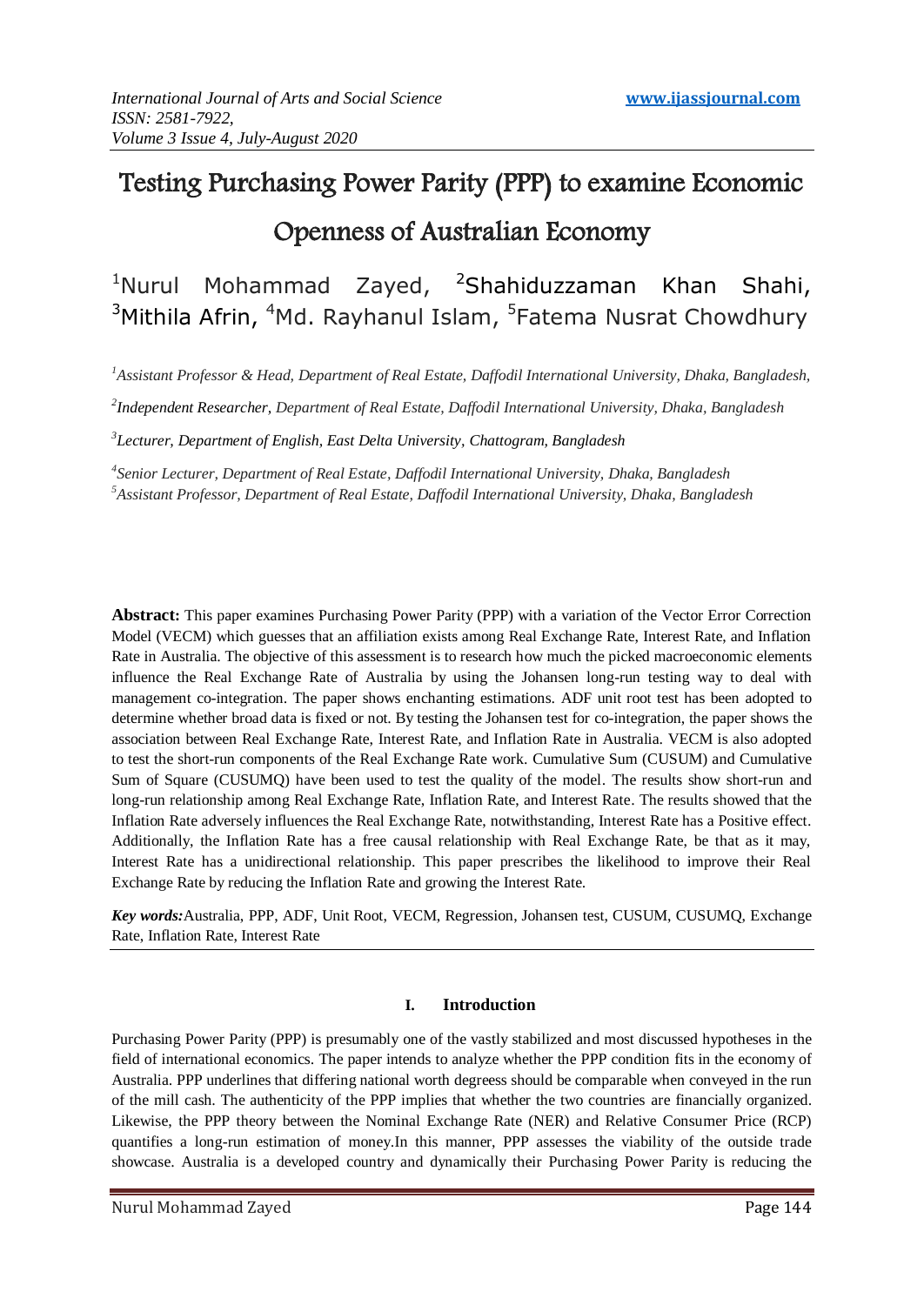aftereffect of its Inflation Rate but Interest Rate increases slowly. The Inflation Rate is the rate at which cash is limited during a period. Additionally, the Interest Rate is the amount the banks charge for the course of the preferences revealed as a degree of the head. Besides the Exchange Rate is the estimation of one money between times of another cash. This paper depends on Australian Purchasing Power Parity where dependent variable isExchange Rate and the Independent factors are Inflation Rate and Interest Rate. The Inflation Rate and Interest Rates are markers of the transformation standard.

# **II. Literature Review**

Soofi (1998) and Edwards (1989) mentioned the Exchange rate as one of the significant macroeconomic factorsbecause it influences economic activity,imports, inflation, and exportsof a nation and between nations. Cassel (1916) studies that exchange rate between two countries is directed by the extent between the general worth levels of the countries. Copeland (2005) expressed that one of the longest stretch conversion standard models in the economy is Purchasing Power Parity (PPP), which shows obscure results considering the way that, in most of the tests, the speculation isn't affirmed.Dornbusch (1982) claims that PPP-situated conversion standard approaches have been generally received among creating nations as a method of surveying the remote exchange segment, despite the fact that it is likewise applied in evolved nations. Alba (2005) inspected long-run PPP utilizing a board Unit Root test in the US dollar real exchange rate of 84 developed and developing nations and researched the legitimacy of the PPP theory for the period 1976-2002. As indicated by their decision, PPP is legitimate in Europe and Latin America, it is invalid in Africa and Asia. Çağlayan (2006) have examined the PPP theory by utilizing Unit Root and ECM tests for Turkey and the United Kingdom somewhere in the range of 1995 and 2004. As per the outcome they acquired, it is invalid. Basher (2007) has analyzed whether the real exchange rate is steady by utilizing Unit Root tests for 17 nations of Organisation for Economic Co-operation and Development (OECD). They took note of information for the period 1973: Ql-1998Q4. Thus, it is presumed that the PPP speculation is substantial. P. K. Narayan et al. (2009) inspected the period somewhere in the range of 1973 and 2002. Thus, the PPP theory of 14 nations is substantial.Tatoğlu (2009) analyzed the legitimacy of the PPP speculation utilizing broad Unit Root tests for 25 OECD (Organisation for Economic Co-operation and Development) nations for utilizing information between 1977-2004. The PPP speculation is substantial. Hüseyin Kalyoncu et al. (2010) utilizing official and bootleg market real exchange rates information from thirteen MENA nations analyzed over the period 1970-1998 to test for proof of PPP. The PPP remains constant for ten nations out of thirteen nations.Ismail Cevis et al. (2015) utilized the cointegration test to look at the legitimacy of PPP for the delicate five utilizing information from, accordingly, the PPP is substantial in India, Brazil, South Africa, and Turkey. Ümit (2016) explored the legitimacy of PPP for the period somewhere in the range of 2003:01 and 201 S: 10. Thus, the PPP theory is invalid for South Africa and India. Enders (2004) imposed PPP with ordinary ostensible exchange rates and CPI, manipulating month to month evidence, for Thailand, Malaysia,Singapore, Hong Kong, Philippines, Indonesia, andKorea manipulating Japan and USA as quotation nations, for the period from 1973.1 to 2001.7, with the Philippines with information up to 2001.6; Malaysia with information up to 2001.4; Indonesia with information up to 2000.12 and Hong Kong with information up to 2001.6. Cuestas (2013) studied whether the PPP hypothesis in the Organisation for Economic Co-operation and Development (OECD) nations is genuine for the period 1972:01-2010:01 by utilizing the straightforward and nonlinear Unit Root test. As per the experimental outcomes, while it is valid in 11 nations, it is invalid in Turkey. Frenkel (1981) interpreted that modification scale of G-7 nations in 1970 didn't bolster the estimate of PPP hypothesis. Dornbusch (1985) finishes up with an audit of the ramifications of PPP inconsistencies which is a petition to widespread genuine salary correlations, loan fee linkages, and transformation standard approach. Chi-Wei Su et al. (2012) analyzed both straight and nonlinear Unit Root tests with fixed covariates to test the legality of long-run purchasing power parity for the BRICS nations from 1996 to 2010. The outcomes show that PPP remains lasting for all BRICS nations.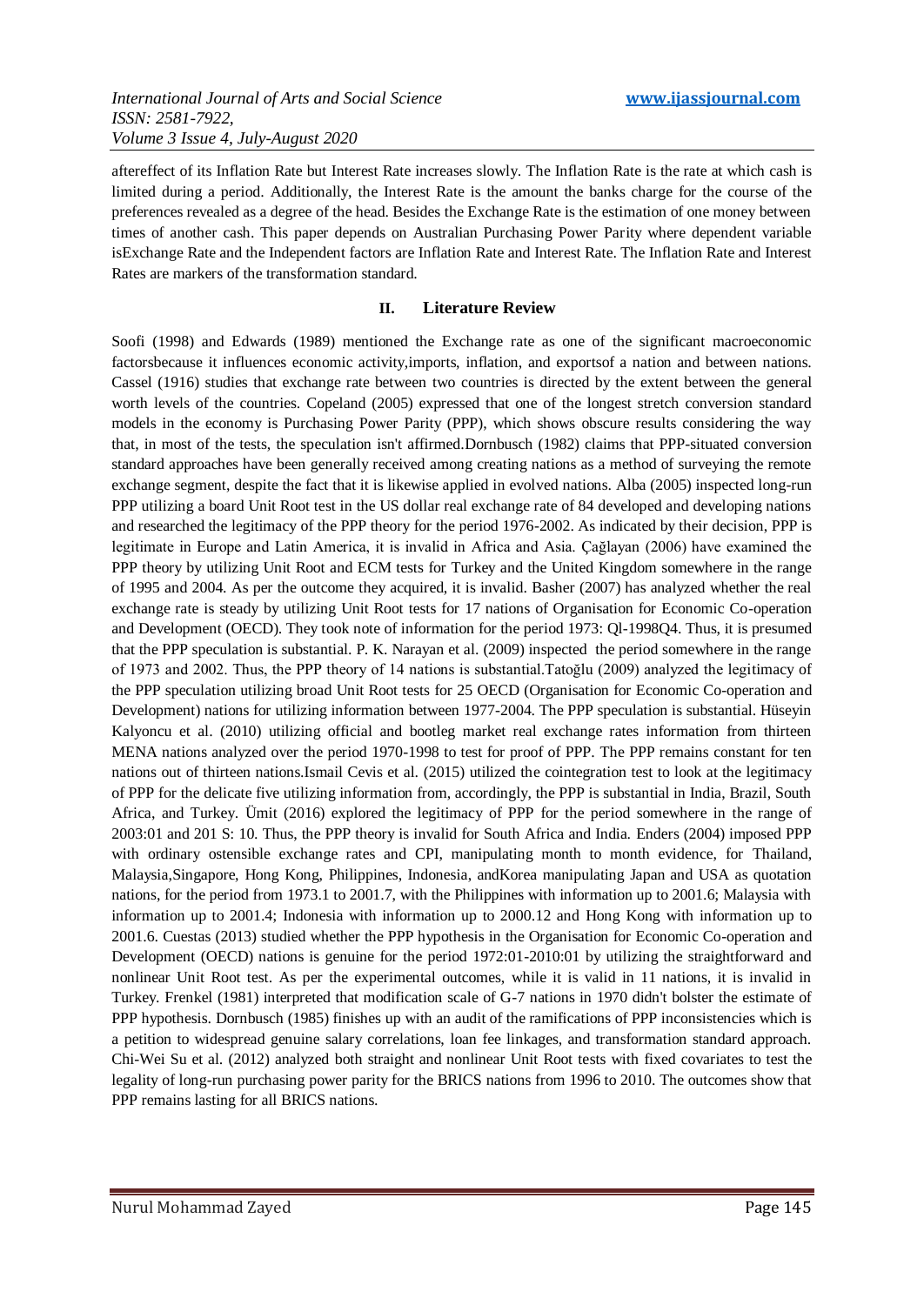# **III. Objectives**

The motivation behind the examination is to investigate the components that impact PPP in Australia based on Vector Error Correction Model (VECM), by utilizing the Johansen long-run testing way to deal with cointegration so as to decide the likely impacts in the connection between Real Exchange Rates, Inflation Rate, and Interest Rate in this way assessing how Real Exchange Rates react to changes in Inflation Rate and Interest Rate. Assessing the soundness of Real Exchange Rates in Australia and prescribe strategy rules to improve exchange balance crumbling in Australia.

# **IV. Methodology**

This paper is based on time series data which is quantitative and qualitative in nature. Secondary data is collected from different sources. Various tests have been done to determine the quality of data and find out the ultimate objective of this paper. The ADF test has been driven to examine the stationary state of the data set. The Johansen test has been applied to determine the long-term, short term, and nominal relationship among variables (Real Exchange Rate, Inflation Rate, and Interest Rate). VECM, CUSUM, and CUSUMQ tests have been applied to test the stability of the relationships among variables. Granger Causality is used to indicate a way to investigate causality between two variables in a time series or to identify one time series which is useful to anticipate another. Also has been used Regression tests to investigate the trends of the data set.

## **V. Results& Discussions**

The Augmented Dicky Fuller (ADF) Unit Root test shows that **(Table 01)** the t- statistics (6.75) are>critical test @5% level (2.94) this means the data are stationary. Therefore, those do not have a trend or seasonal effects.

| Null Hypothesis: D(Real Exchange Rate, 2) has a unit root |                                                                  |          |        |  |  |
|-----------------------------------------------------------|------------------------------------------------------------------|----------|--------|--|--|
| <b>Exogenous: Constant</b>                                |                                                                  |          |        |  |  |
|                                                           | <b>Lag Length:</b> $1$ (Automatic - based on SIC, maxlag= $10$ ) |          |        |  |  |
|                                                           |                                                                  | t-Stat   | Prob.* |  |  |
| <b>ADF</b> test statistic                                 |                                                                  | 6.746732 | 0.00   |  |  |
| <b>Critical values:</b>                                   | Level at 1\%                                                     | 3.621023 |        |  |  |
|                                                           | Level at 5%                                                      | 2.943427 |        |  |  |
|                                                           | Level at 10%                                                     | 2.610263 |        |  |  |
| *MacKinnon (1996) one-sided p-values.                     |                                                                  |          |        |  |  |

## **Table 01: Augmented Dicky Fuller (ADF) Unit Root Test**

*Source: Estimated*

The Johansen test **(Table 02)** illustrates that there is a long-term relationship where at most one co-integration equation exists. The trace value of the null hypothesis at most 1 is (10.54) which is less than 0.05 critical values (15.49). In the long run normalized co-integration **(Table 03)** shows an adverse Impact of interest rate, whereas the Interest Rate has a Positive Impact. The coefficient is statistically significant @1% level.

## **Table 02: Johansen Test**

| <b>Hypothesized</b> | <b>Eigenvalue</b> | Trace            | 0.05            | $Prob.**$ | Max-             | 0.05            | $Prob.**$ |
|---------------------|-------------------|------------------|-----------------|-----------|------------------|-----------------|-----------|
| No. of $CE(s)$      |                   | <b>Statistic</b> | <b>Critical</b> |           | <b>Eigen</b>     | <b>Critical</b> |           |
|                     |                   |                  | Value           |           | <b>Statistic</b> | Value           |           |
| None $*$            | 00.32             | 25.34810         | 28.80           | 00.15     | 14.80528         | 20.13           | 00.30     |
| At most $1 *$       | 00.14             | 09.54282         | 14.49           | 00.24     | 5.751946         | 13.26           | 00.65     |
| At most 2           | 00.12             | 4.790874         | 2.84            | 00.03     | 4.790874         | 2.84            | 00.03     |

*Source: Estimated*

Nurul Mohammad Zayed **Page 146**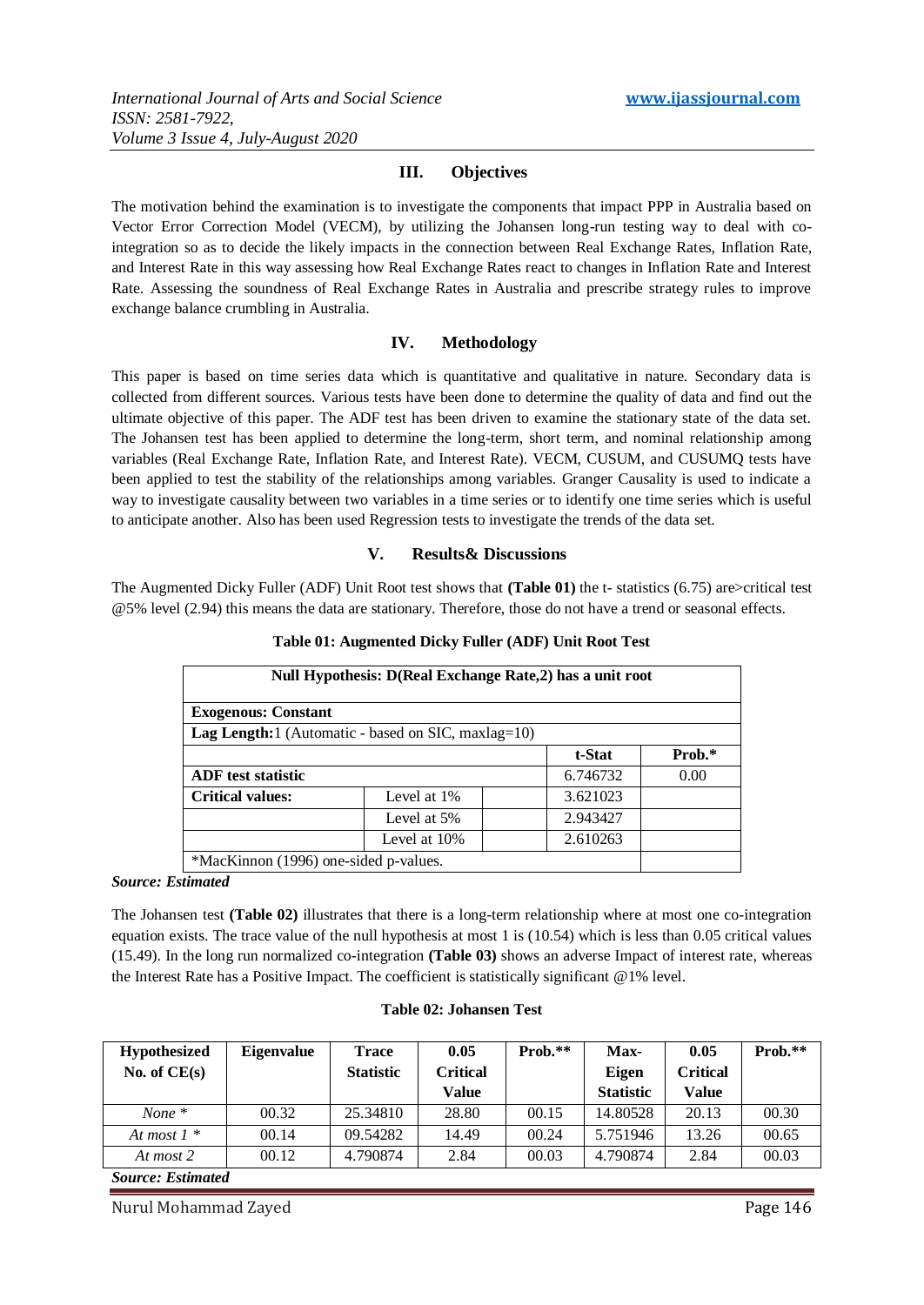| Normalized Co-integrating Coefficients (Standard Error in Parentheses) |                       |                      |  |  |
|------------------------------------------------------------------------|-----------------------|----------------------|--|--|
| <b>Real Exchange Rate</b>                                              | <b>Inflation Rate</b> | <b>Interest Rate</b> |  |  |
| 1.00                                                                   | 00.00                 | 00.20                |  |  |
|                                                                        |                       | (0.08352)            |  |  |
| 0.000000                                                               | 1.000000              | -1.903186            |  |  |
|                                                                        |                       | (0.68497)            |  |  |
| <b>Adjustment Coefficients (Standard Error in Parentheses)</b>         |                       |                      |  |  |
| <b>D(Real Exchange Rate)</b>                                           | $-00.09$              | $-00.01$             |  |  |
|                                                                        | (00.06)               | (00.01)              |  |  |
| <b>D</b> (Inflation Rate)                                              | $-3.652147$           | $-0.362196$          |  |  |
|                                                                        | (1.14101)             | (0.14452)            |  |  |
| <b>D</b> (Interest Rate)                                               | $-0.481742$           | 0.058962             |  |  |
|                                                                        | (1.09105)             | (0.13819)            |  |  |

## **Table 03: Johansen Test**

#### *Source: Estimated*

Granger causality test **(Table 04)** shows three causalities between our variables:

• "Inflation Rate does not granger cause Real Exchange Rate" is not rejected as probability is more than 0.05 and the same for the "Real Exchange Rate to Inflation (Independent Relationship)".

• "Interest Rate does not granger cause Real Exchange Rate" is not rejected because probability value is more than 0.05 (Independent Relationship).

• "Interest Rate does not granger cause Inflation Rate" is not rejected but "Inflation Rate does not granger cause Interest Rate" is rejected. So, there is a unidirectional causal relationship.

#### **Table 04: Granger Causality Test**

| Sample: 1970-2010                                              |                    |               |          |  |  |
|----------------------------------------------------------------|--------------------|---------------|----------|--|--|
| Lags: $2$                                                      |                    |               |          |  |  |
| <b>Null Hypothesis:</b>                                        | <b>Observation</b> | <b>F-Stat</b> | Probabil |  |  |
|                                                                |                    |               | ity      |  |  |
| <b>InflationRate Does Not Granger Cause RealExchangeRate</b>   | 39                 | 1.10729       | 0.3421   |  |  |
| <b>RealExchangeRate</b> Does Not Granger Cause InflationRate   |                    | 3.48663       | 00.04    |  |  |
|                                                                |                    |               |          |  |  |
| <b>Interest Rate Does Not Granger Cause Real Exchange Rate</b> | 39                 | 00.32         | 00.73    |  |  |
| <b>Real Exchange Rate Does Not Granger Cause Interest Rate</b> |                    |               | 00.29    |  |  |
|                                                                |                    |               |          |  |  |
| <b>Interest Rate Does Not Granger Cause Inflation Rate</b>     | 39                 | 3.08422       | 00.06    |  |  |
| <b>Inflation Rate Does Not Granger Cause Interest Rate</b>     |                    | 2.77382       | 00.08    |  |  |
|                                                                |                    |               |          |  |  |

*Source: Estimated*

Vector Error Correction Model demonstrates the data is stationary, there is existing a long-term relationship, VECM is exploited to find out the stability among our variable. The first table is for long-run relationships and the second one is for short-run relationships. In a long-run relationship **(Table 05)** a 1% change in the Inflation Rate decreases the Real Exchange Rate by 5.44%. With a 1% change in an Interest Rate with a fall of 1.18% in the Real Exchange Rate. Past year's variance from long-run equilibrium is rectified at an adaptable speed of - 0.144850%. In the short run relationship **(Table 06)** a percent alteration in Inflation Rate is combined with a -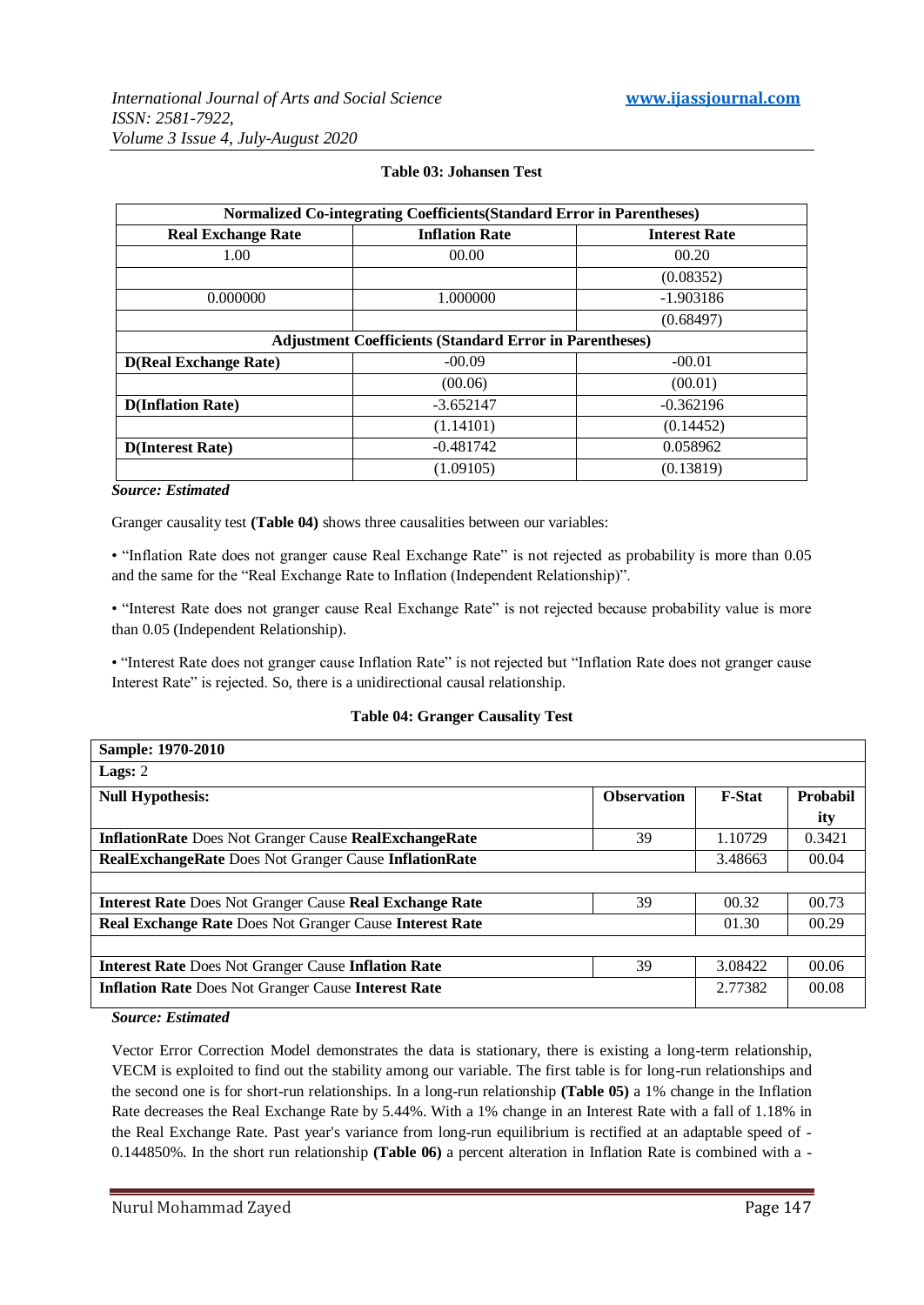0.015125% increase in the Real Exchange Rate. Finally, a percent change in Interest Rate is combined with 0.020428%, an increase in Real Exchange Rate.

| <b>Co-integrating Equation:</b> | CointEq1     |
|---------------------------------|--------------|
| <b>RealExchangeRate (-1)</b>    | 1.000000     |
| <b>Inflation Rate (-1)</b>      | 0.095707     |
|                                 | (0.01760)    |
|                                 | [5.43679]    |
| <b>Interest Rate (-1)</b>       | $-0.017077$  |
|                                 | (0.01737)    |
|                                 | $[-0.98298]$ |
| C                               | $-1.662141$  |

## **Table 05: Vector Error Correction Model (ECM)**

## *Source: Estimated*

## **Table 06: ECM**

| <b>Error Correction</b>          | <b>RealExchangeRate</b> | <b>Inflation Rate</b> | <b>Interest Rate</b> |
|----------------------------------|-------------------------|-----------------------|----------------------|
| <b>Co-integrating Equation 1</b> | $-0.144850$             | $-5.144292$           | $-1.143114$          |
| $D(RealExchangeRate (-2))$       | 0.467113                | $-2.618551$           | $-3.086008$          |
| $D(Inflation Rate (-2))$         | $-00.02$                | $-00.10$              | 00.25                |
| $D(Interest Rate (-2))$          | 00.02                   | 00.36                 | 00.41                |
|                                  | 0.002310                | 0.004557              | $-0.048714$          |

## *Source: Estimated*

CUSUM & CUSUMQ shows that the Inflation negatively Impacts on Real Exchange Rate although Interest Rate positively impacts on Real Exchange Rate. There are a strong short term and long-term relationship among variable and CUSUM & CUSUM square **(Figure 01 & 02)** the test suggests that those data are stable over the year (1970-2010).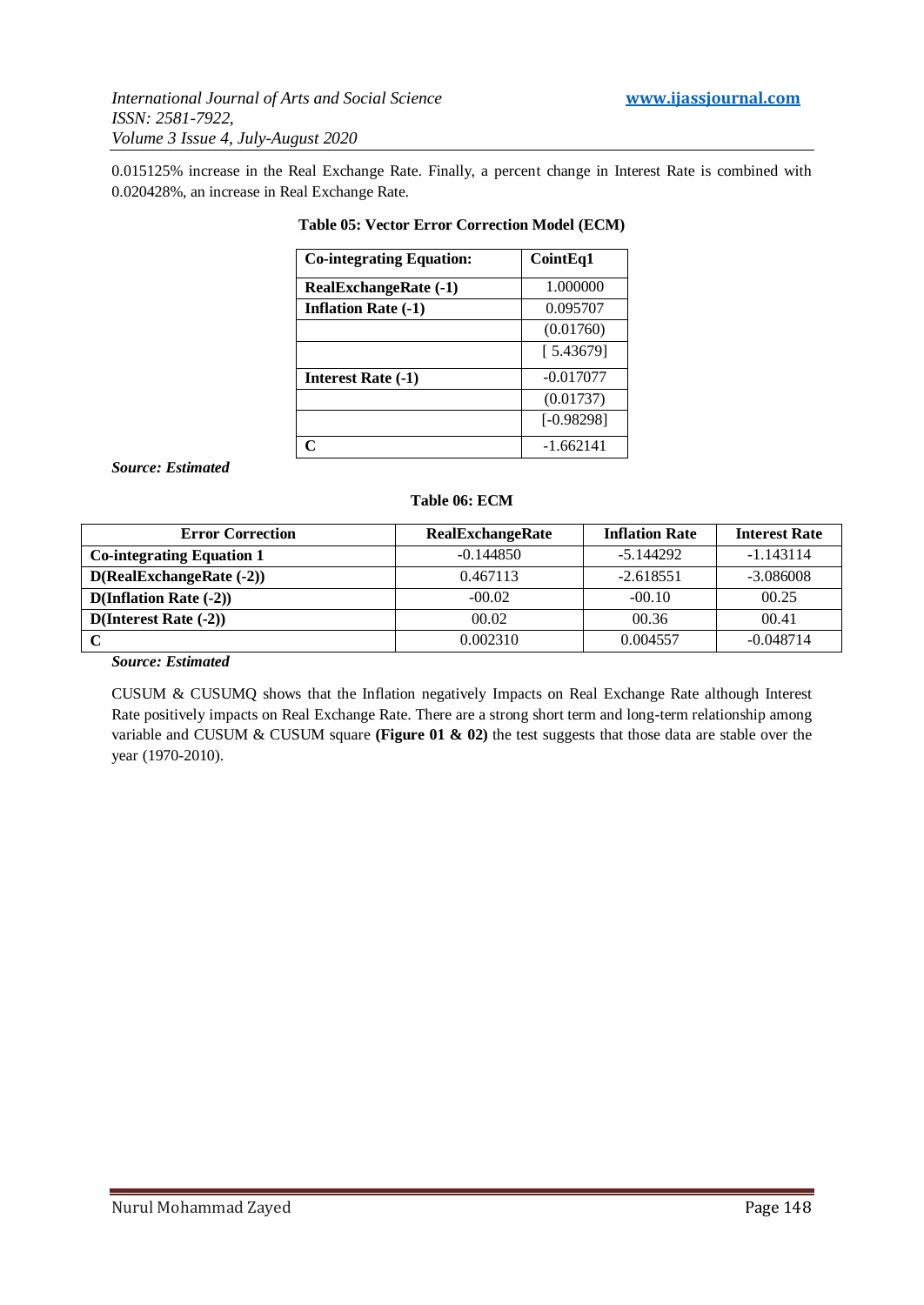

 *Source: Estimated*





Regression model **(Table 07)** found that the R square value is 0.454846 and from this, it is concluded that 45.48% ofvariation independent variable of Real Exchange rate is explained by independent variables which are Inflation Rate and Interest Rate. This hints a strong explanatory power of the regression. F-statistics show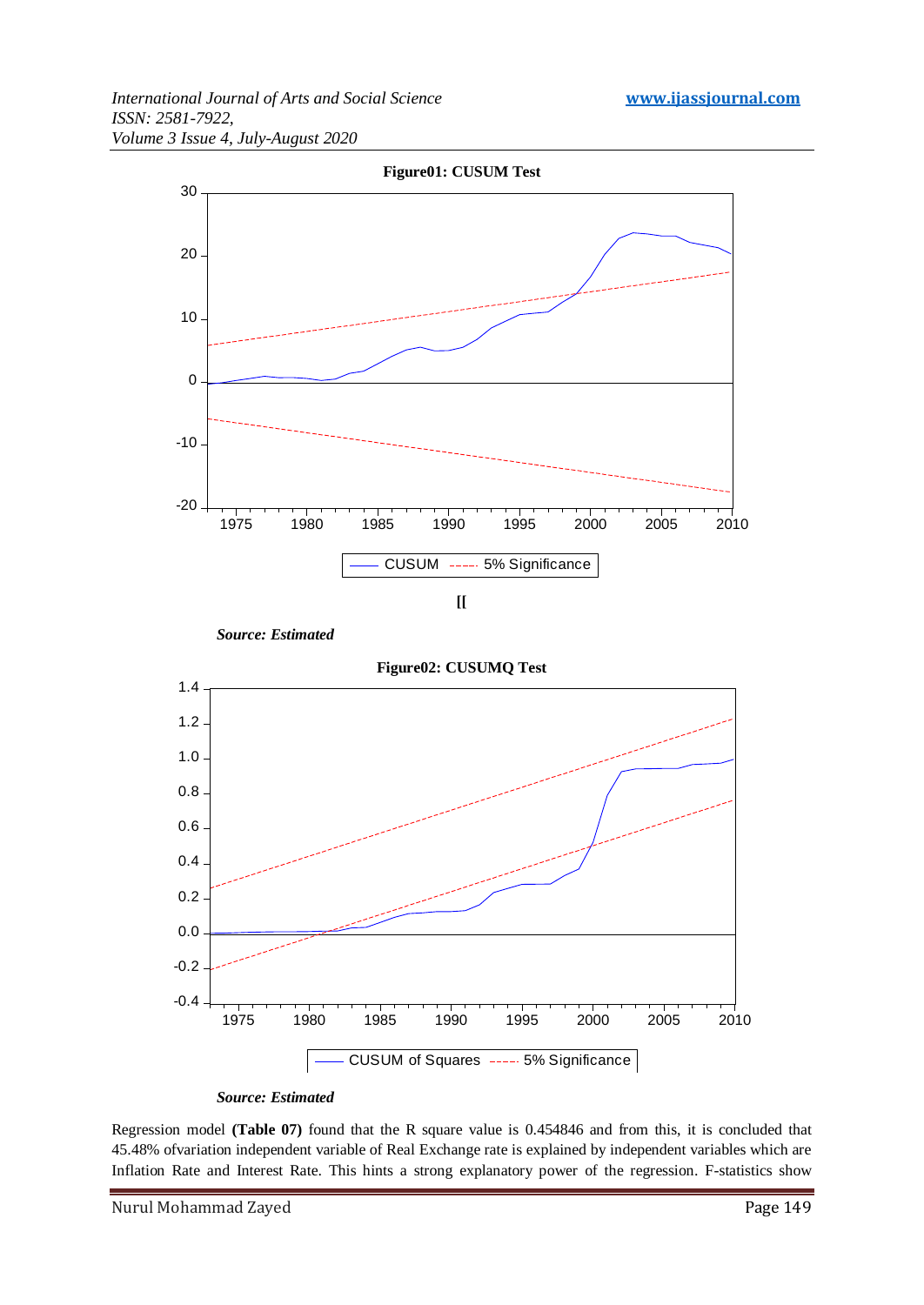independent variables are very significant to obtain dependent variables. And the probability value is lower than 0.05%, which directly indicate the significance of variables.

| <b>Variables</b>          | <b>Coefficients</b> | <b>Std. Errors</b> | <b>T-Stat.</b> | <b>Probabilities</b> |  |
|---------------------------|---------------------|--------------------|----------------|----------------------|--|
| <b>Inflation Rate</b>     | $-00.06$            | 00.01              | 5.410567       | 00.00                |  |
| <b>Interest Rate</b>      | 0.020975            | 0.011215           | 1.870249       | 0.0692               |  |
| $\mathbf C$               | 1.392096            | 0.087118           | 15.97943       | 0.0000               |  |
| <b>R</b> Squared          | 00.45               |                    |                |                      |  |
| <b>Adjusted R-squared</b> | 00.43               |                    |                |                      |  |
| S.E. of Regression        | 00.23               |                    |                |                      |  |
| <b>Sum Squared Resid</b>  | 2.068340            |                    |                |                      |  |
| <b>S.D. Dependent VAR</b> | 0.307979            |                    |                |                      |  |
| <b>F-statistic</b>        | 15.85255            |                    |                |                      |  |
| Prob(F-statistic)         | 0.000010            |                    |                |                      |  |
| <b>Mean dependent VAR</b> | 1.215367            |                    |                |                      |  |

#### **Table 07: Regression**

*Source: Estimated*

## **Conclusion & Policy Recommendations**

Australia is a developed nation that has a formulating business section for the economy. They have sufficient properties and an effortless monetary condition, yet, bit by bit their Real Exchange Rate is lessening. This paper depends on their Purchasing Power Parity to decide the assessment of the cash and the aspects which are accountable for lessening the appraisal of money. The aftereffects of this paper show thatInflation Rate negatively influences their Real Exchange Rate and Interest Rate has a Positive Influence. The Inflation Rate has a self-sufficient causal relationship with Real Exchange Rate, be that as it may, Interest Rate has a unidirectional relationship. In addition to this long-run and short-run relationships also exist. Their Inflation Rate is deliberately widening which is the fundamental factor for lessening Real Exchange Rate. Interest Rate is also gradually shrinking. It Positively Impacts on Real Exchange Rate, yet for being bit by bit curtailing it is moreover an issue for curtailing Real Exchange Rate. This paper directs that there are still chances to improve their Real Exchange Rate by curtailing the Inflation Rate and broadeningInterest Rate. For additional examination might be coordinated to consider the justification for the expanding Inflation Rate and curtailing Interest Rates.

# **References**

- [1.] Alba, J. (2005). Purchasing Power Parity and Country. *Singapore: Nanyang Technological University*, 1-19.
- [2.] Basher, S. (2007). *Another Look at the Null of Stationary Real Exchange Rates: Panel Data with Structural Breaks and Cross-section Dependence.* NewYork : Department of Economics, NewYork University.
- [3.] Çağlayan, E. (2006). Satın alma gücü paritesinin geçerlili ğini sifir frekansta spektrum tahmincisine dayanan birim kök testleri ile incelenmes. *Journal of Economics and Administrative Science*, 121-137.
- [4.] Cassel, G. (1916). The present situation of the foreign exchanges. *The Economic Journal*, 62-65.
- [5.] Chi-Wei Su, H.-L. C.-H. (2012). Purchasing power parity for BRICS: Linear and nonlinear unit root tests with stationary covariates. *Applied Economics Letters* , 1-5.